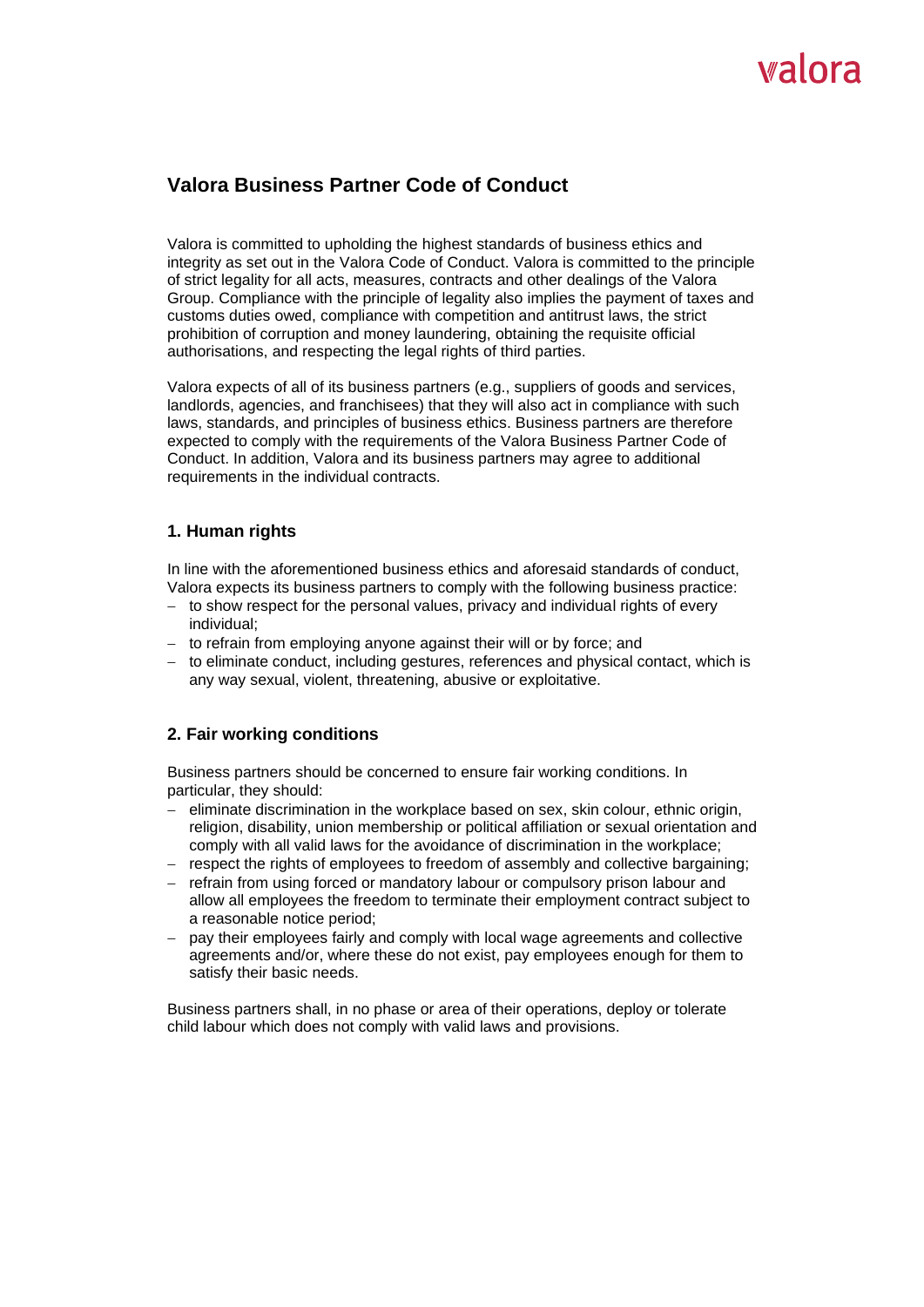# Walora

## **3. Health and safety at work**

## **3.1 General principles Health and safety**

Business partners should be concerned to create a safe and healthy working environment, including living accommodation provided by the company. Business partners will have a Health and Safety Plan to define, implement and monitor guidelines and management systems, which also covers compliance with regional and national provisions.

## **3.2 Health and protection of employees**

Business partners protect their employees against excessive exposure to chemical, biological and physical risks in the workplace as well as against risks relating to the infrastructure used by employees.

## **3.3 Maintenance, emergency preparedness and response**

Business partners shall provide plans for running and maintaining all of their operational processes as safely as possible. Business partners shall identify and assess possible emergency situations in the workplace and minimize their impact by implementing emergency response plans and procedures.

## **3.4 Information and training in relation to risks**

Safety information must be available for the purposes of further education, training and protecting employees against risks.

## **4. Ecological responsibility**

Business partners undertake to protect the environment and will carry out their business operations on an ecologically responsible basis.

## **5. Business ethics**

Business partners shall be concerned to carry on their business ethically and in accordance with all valid rules and provisions.

### **5.1 Avoidance of conflicts of interest**

Business partners are expected to make decisions on the basis of objective considerations and to not allow itself to be unduly influenced in its decisions by personal interests. Where a business partner becomes aware of a potential conflict of interest, it is to inform Valora thereof without delay.

### **5.2 Free competition**

Business partners are expected to conduct themselves in accordance with the principles of fair competition and to comply with all applicable legal provisions for the protection of fair competition. In addition, business partners must not enter into any agreements or engage in concerted practices with other undertakings with the intent of preventing, limiting, or distorting competition as defined by the applicable antitrust provisions of law; business partners may also not exploit any dominant market position in an unlawful manner.